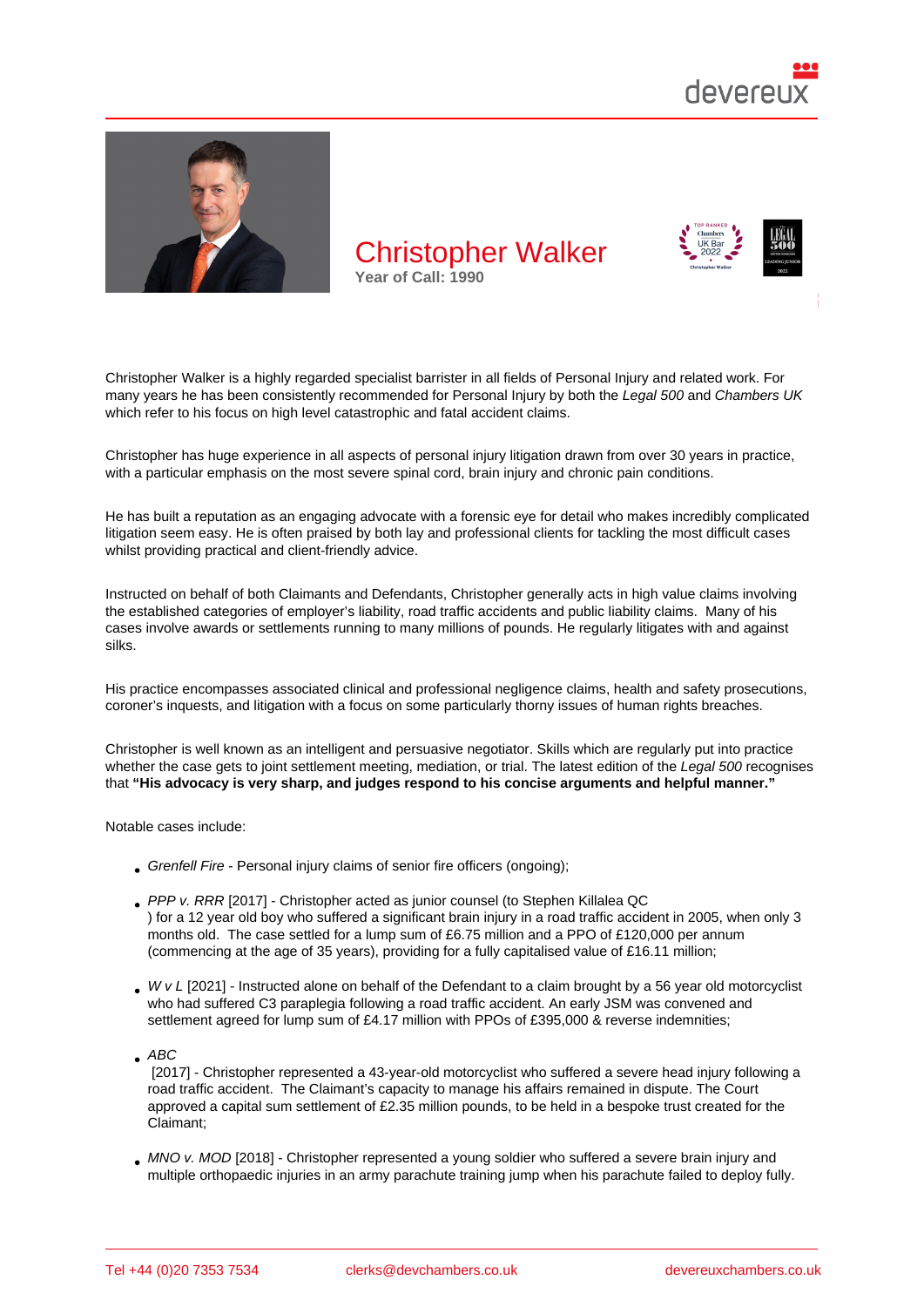Following a 82.5/17.5% liability apportionment in the Claimant's favour, the High Court approved a mixed capital/PPO settlement to the fully capitalised value of £4.95 million;

- Ovu v London Underground [2021] EWHC 2733 – duty of care under the Occupiers' Liability Acts of 1957 & 1984;
- $\bullet$  Hawes Harlow DC [2014] EWHC Highways Act 1980, nuisance & negligence;
- Higgs v. Pickles [2011] PIQR P15 Application of Ogden tables;
- **Chambers v. Excel Logistics** [2006] EWCA 1031 - Acceleration periods & approaches to calculation of future loss of earnings' claims.

## Reco[mmendations](https://www.bailii.org/ew/cases/EWCA/Civ/2006/1031.html)

A personal injury specialist who focuses on catastrophic brain and spinal injuries, amputations and fatal accidents. He receives instructions from claimant and defendant solicitors and is praised for his adroit handling of employers' and public liability disputes. He has extensive experience of cases with tricky contributory negligence and mental health elements. His practice covers a range of related areas including clinical and professional negligence, human rights matters, coroner's inquests, and health and safety prosecutions. "A very good negotiator." Personal Injury (London Bar), Chambers UK Bar 2022.

A well-respected barrister with a wealth of experience in fatal accident and catastrophic injury claims. He also has expertise in product liability and employers' liability cases. He is regularly instructed by both defendants and claimants. "Excellent with clients and extremely thorough." - Personal Injury (Western Bar), Chambers UK Bar 2022.

"Quick-thinking and adapts to changing scenarios quickly - tenacious but not aggressive." - Personal Injury, Legal 500 2022.

"He has a good eye for detail." "He's very incisive and excellent with clients – he's able to explain difficult issues in terms they can understand." "Chris is really forensic and always well prepared. There's not a page in the bundle he won't have read and know about." "He is very approachable and great with clients." - Personal Injury, Chambers UK Bar 2021

"Always takes a practical and pragmatic approach to cases allied with good judgement." "He's excellent in his analysis of the evidence and knows exactly how to coordinate a team of experts to produce the strongest case. He's very engaging and puts clients at their ease with his easy charm and obvious empathy. His advocacy is very sharp, and judges respond to his concise arguments and helpful manner." - Personal Injury, Legal 500 2021

"He continues to be hugely impressive in his willingness to take on difficult cases and in his exceptionally legally robust drafting. He is also hugely persuasive in both written and oral advocacy." "He's very thorough and very good on the detail." "He is very bright, thorough and well prepared. He quickly gets to the nub of issues and his advice is clear." "He has a fantastic manner with clients and is a good negotiator." - Personal Injury, Chambers UK Bar 2020

"Good client care and an excellent grasp of issues in high value cases." - Personal Injury, Legal 500 2020

"A fantastic advocate who is really understated in the way he goes about it." "Very well prepared, confident and insightful with experts and a skilful negotiator." Personal Injury, Chambers UK Bar 2018

"Known for catastrophic injury and fatal accident claims." - Personal Injury, Legal 500 2017

"He is quick to note the strengths and difficulties in each case and is not frightened to fight the claimant's corner. He gets to the heart of the issue quickly and provides practical and client-friendly advice."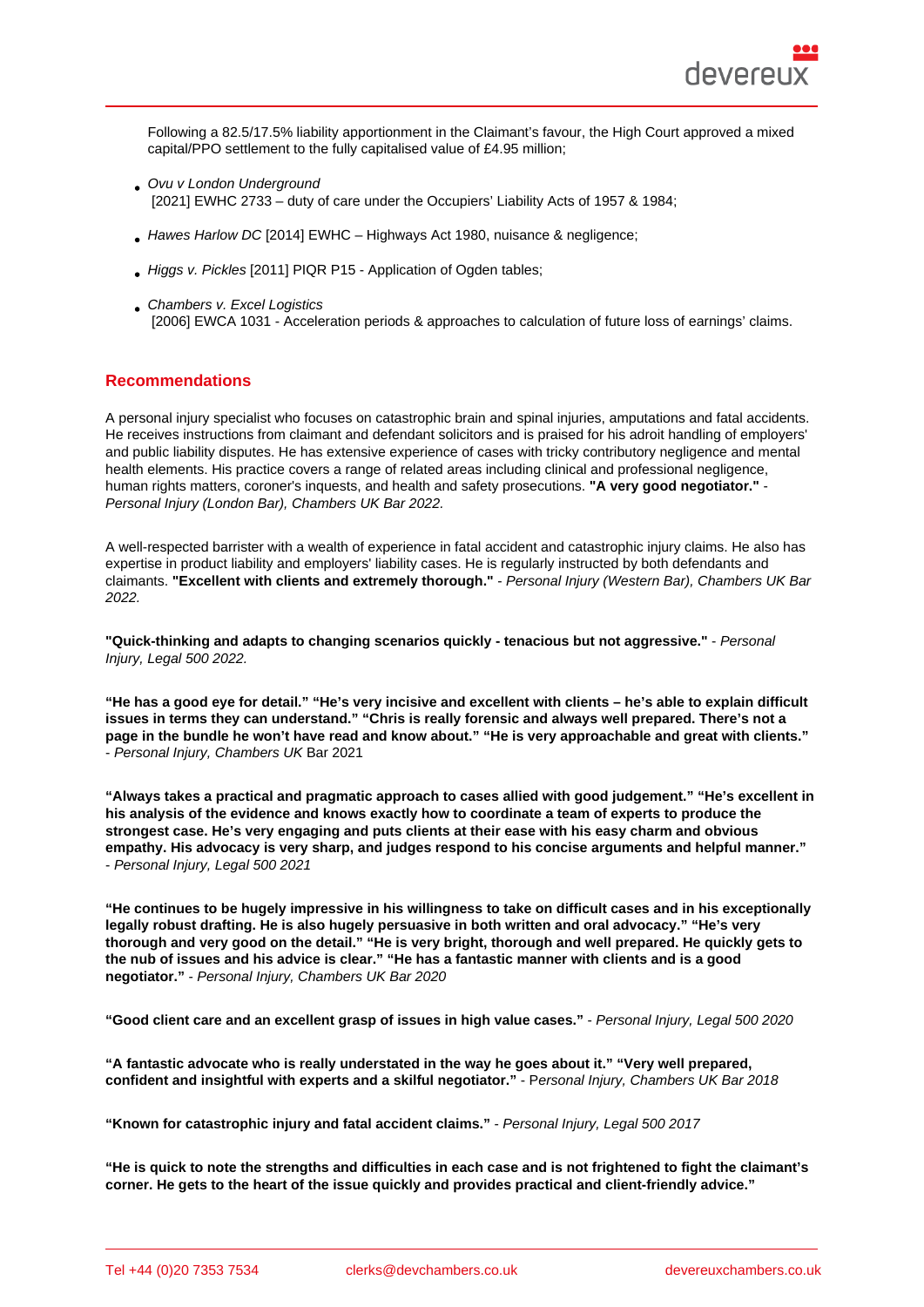- Personal Injury, Chambers UK Bar 2016

"He is an incredible, technical lawyer who makes incredibly complicated litigation seem easy." "He gets his way by gentle persuasion and steely determination." - Personal Injury, Chambers UK Bar 2016

"An experienced and intelligent negotiator who is very good on his feet." "He is clever, collaborative and adept at complex cases." - Personal Injury, Legal 500 2015

"He gets down to the issues and absorbs vast amounts of information very quickly." "An experienced and high-calibre barrister, who is technically excellent and has superb client skills." Personal Injury, Chambers UK Bar 2015

"He's a charmer – if you need someone to face up to testosterone you put Christopher Walker in the room and he'll calm them down. He's tenacious without being aggressive." - Personal Injury, Chambers UK Bar

# Personal Injury

Christopher undertakes all aspects of personal injury work on behalf of both Claimants and Defendants in high value cases. He has been recognised for his particular specialism in catastrophic injury cases where individuals have suffered life changing injuries.

Noted for his hugely persuasive style in both written and oral advocacy, he is typically engaged in claims involving spinal injury, brain damage, soft tissue & orthopaedic injury leading to amputation, psychiatric damage, and fatal accidents. He is instructed in employers' liability claims (including industrial disease and stress at work), road traffic accident claims, and public liability claims.

Sample of litigation in 2020/21, recently concluded or ongoing (both Claimant & Defendant):

Road Traffic Accidents

- Re XAH 19 year old male suffered severe brain injury when struck while standing beside car. Lump sum award of £12.5 million approved. Led by Christopher Melton QC;
- Re H 29 year old female pedestrian struck by car suffered C7 tetraplegia, motor complete. Lump sum settlement of £12.5 million. Led by Elizabeth-Anne Gumbel QC:
- $\bullet$  W v L 56 year-old motorcyclist suffers C3 incomplete paraplegia following accident. Lump sum of £4.17 million with PPOs of £395,000 & reverse indemnities;
- W v T 48-year-old motorcyclist suffered paraplegia following accident. Contributory negligence in play. Damages of £4.5 million;
- M v S Below knee amputation following accident to 50-year-old motorcyclist. Damages of £2 million;
- $RE$  Re P

 - 28-year-old motorcyclist with significant lower limb injuries. Salvage surgery of little benefit. Through knee amputation anticipated at some point. Damages of £1.58 million;

- AB v EFG Significant brain injury to 55-year-old cyclist knocked off his bike at a roundabout. Was not wearing a cycle helmet. Damages of £1.56 million;
- P v M Significant lower limb injury to 24-year-old motorcyclist. Damages of £958,000;
- ABC v GHI Claimant passenger suffered significant brain damage in car driven into a tree by driver, the latter dying. Both parties intoxicated and alleged to have conspired to buy drugs. Ex turpi causa defence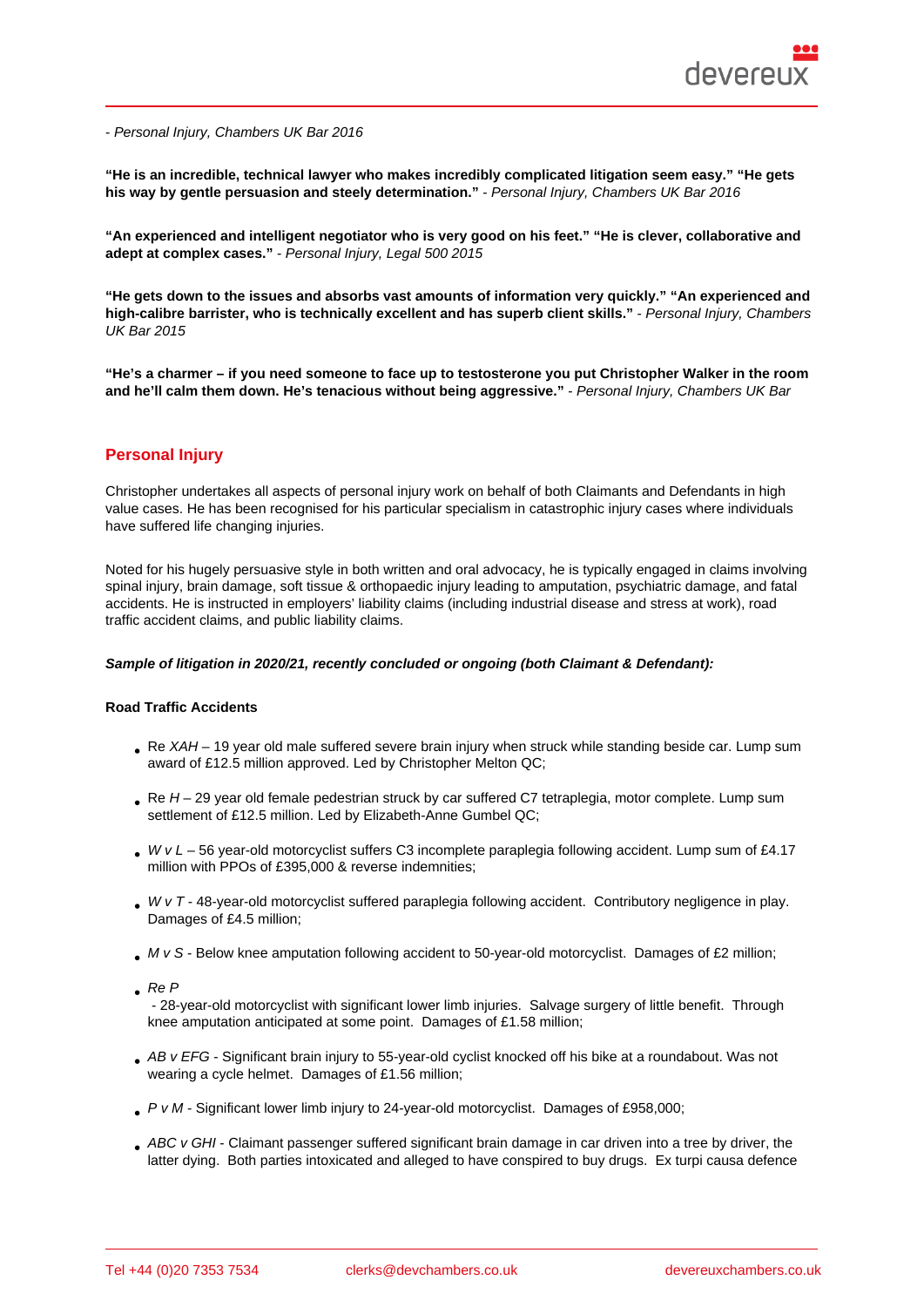advanced. Led on liability issue by Stephen Grime, QC. Damages of £750,000;

H v A - Significant spinal and other orthopaedic injuries to 28-year-old motorcyclist. Liability apportioned. Loss of career in RAF. Damages of £750,000;

 $M \vee P$ 

 - Collision as Defendant motorist drifted across into Claimant's carriageway. Defendant died following subarachnoid haemorrhage. Issue as to whether it was spontaneous, pre collision, or post traumatic. Automatism defence. Claimant suffers significant lower limb injury. Damages £650,000;

- Re SMRW 34 year old female killed in rta. Damages £650,000;
- $\Box$  C v F

 - Female pedestrian, at outset of acting career, suffered serious orthopaedic injury and facial scarring. Atypical career progression analysis. Damages of £320,000.

#### Accident at work

- Grenfell Fire Personal injury claims of senior fire officers (ongoing);
- P v MJL Labourer on construction site lost control of petrol-powered saw. Trans humeral amputation followed. Liability disputed. Settled for £3 million;
- VW v Royal Mail Brain injury following accident at work. Short life expectation. Damages of £757,000;
- E v S 62 year old struck by falling acrow prop, suffering brain injury the extent of which was disputed. Fundamental dishonesty alleged. Settlement approved of £400,000 following 25% reduction for contributory negligence;
- Re: MM Suicide resulting from stress at work. Liability disputed. Damages of £250,000;
- M v Boots Electrocution injury leading to vestibular disturbance. Fundamental dishonesty alleged. To be listed for trial.

#### Public liability

GG v CC - 68-year-old with advanced Parkinson's disease fell from parapet wall outside property, suffering spinal injury. Liability disputed. When discharged from hospital, C was paraplegic. Short life expectation. Damages of £425,000.

#### Reported cases include:

- Ovu v London Underground Ltd [2021] EWHC 2733 Claimant alighted from night tube and walked into a non-public area of the station. Fell from external staircase to his death - duty of care under the Occupiers' Liability Acts of 1957 & 1984;
- Higgs v. Pickles [2011] PIQR P15 Application of Ogden tables;
- Johnson v. Chesterfield & Derbyshire Royal Hospital NHS Trust [22.05.09, High Court] Interim payments;
- White v. Lidl UK [2005] EWHC 871 On definition of a "secondary victim";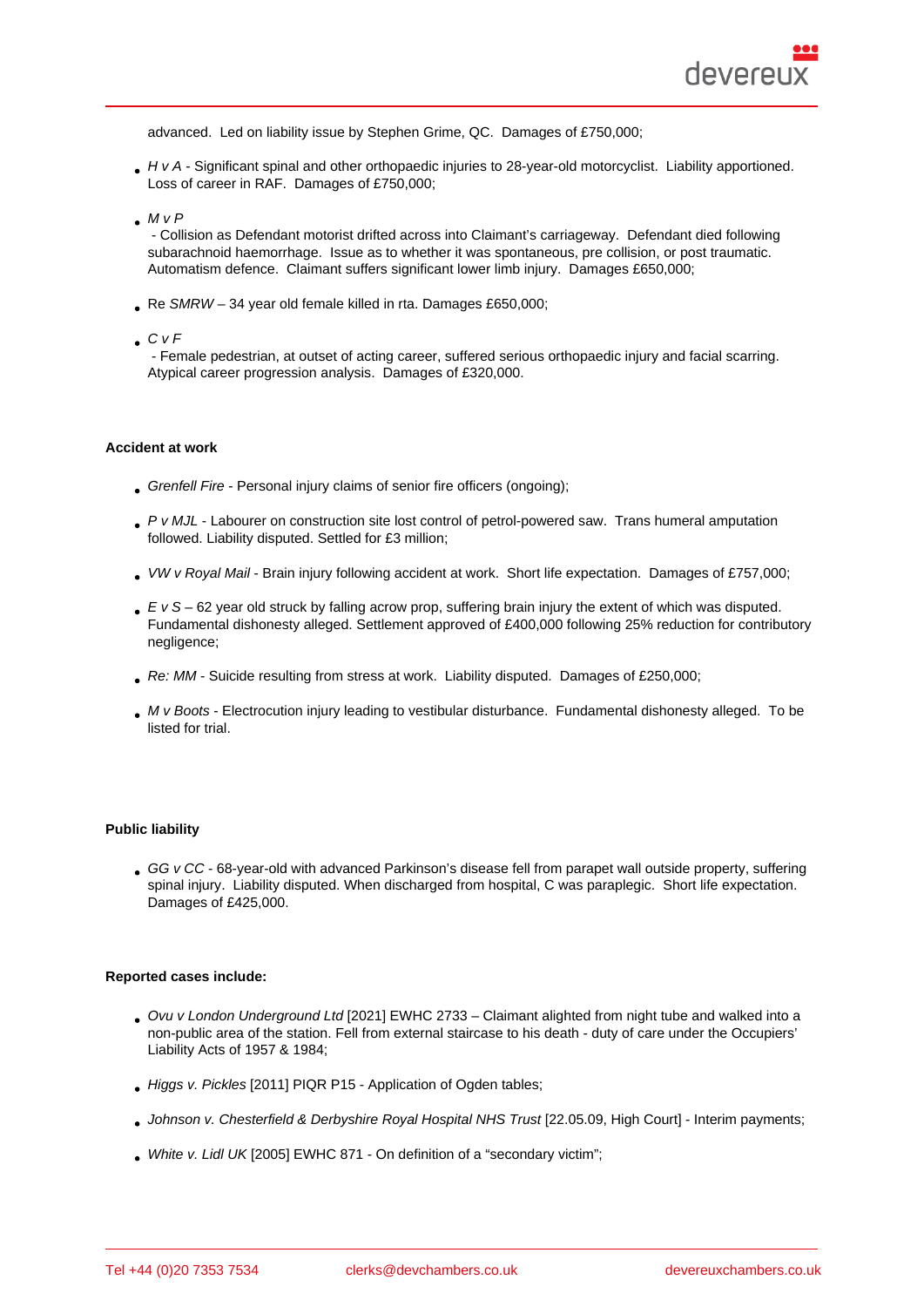- Carruthers v. MP Fireworks [2007] Lawtel AC0112670 Control of expert evidence;
- **Chambers v. Excel Logistics** [2006] EWCA 1031 - Acceleration periods & approaches to calculation of future loss of earnings' claim.

## Human Rights

Alongside Christopher's personal injury practice he has gained a depth of experience of litigation with a focus on some particularly thorny civil liberties issues and human rights breaches. Examples of his work include:

- Fatal accident and severe personal claims pursued by Tanzanian nationals following shooting and other incidents in an open-pit gold mine by local security/police officers;
- A personal injury claim made on behalf of a middle-aged female following the acquisition of a profound hypoglycaemic brain injury while detained in police custody;
- Watson Woodhouse (a firm) v. The Chief Constable of Cleveland Police Settlement of £550,000 following admitted false imprisonment of a leading criminal defence solicitor and an unlawful search of his premises and those of his firm;
- Settlement of fatal accident claims arising from death of a detainee in police custody from a drugs' overdose.

## Coroners & Inquests

Christopher has extensive experience of representing interested parties in jury and coroner only inquest hearings. He is often instructed to appear in workplace health & safety inquests where employees have suffered a fatal fall or otherwise injured whilst operating machinery. Sample of inquests with juries:

- Re: Bernard Ovu (2017) Mr Ovu died as he fell down an emergency exit staircase at Canning Town tube station. Consideration of issues relating to lone working staff and action to be taken by LUL when members of the public access non-public areas;
- Re: Adam Withers (2016) death of detained patient diagnosed with acute and transient psychosis who climbed onto conservatory roof of Epsom Hospital and thence onto industrial chimney from which he fell. Consideration of hospital's failure to assess absconding risks of vulnerable and psychiatric patients. Subsequent prosecution of hospital;
- Re: Shaun Maslin (2014) death of Mr Maslin, a sub-contractor, in an explosion while pressure testing a gas main near Staines. Subsequent Regulation 28 report advising as to need for national minimum requirements for operatives within the gas industry for pressure testing.

## **Education**

MA in Law (Cambridge)

Licence Speciale en Droit Européen (Université Libre de Bruxelles)

Harmsworth Scholar, Middle Temple

#### Memberships and Associations